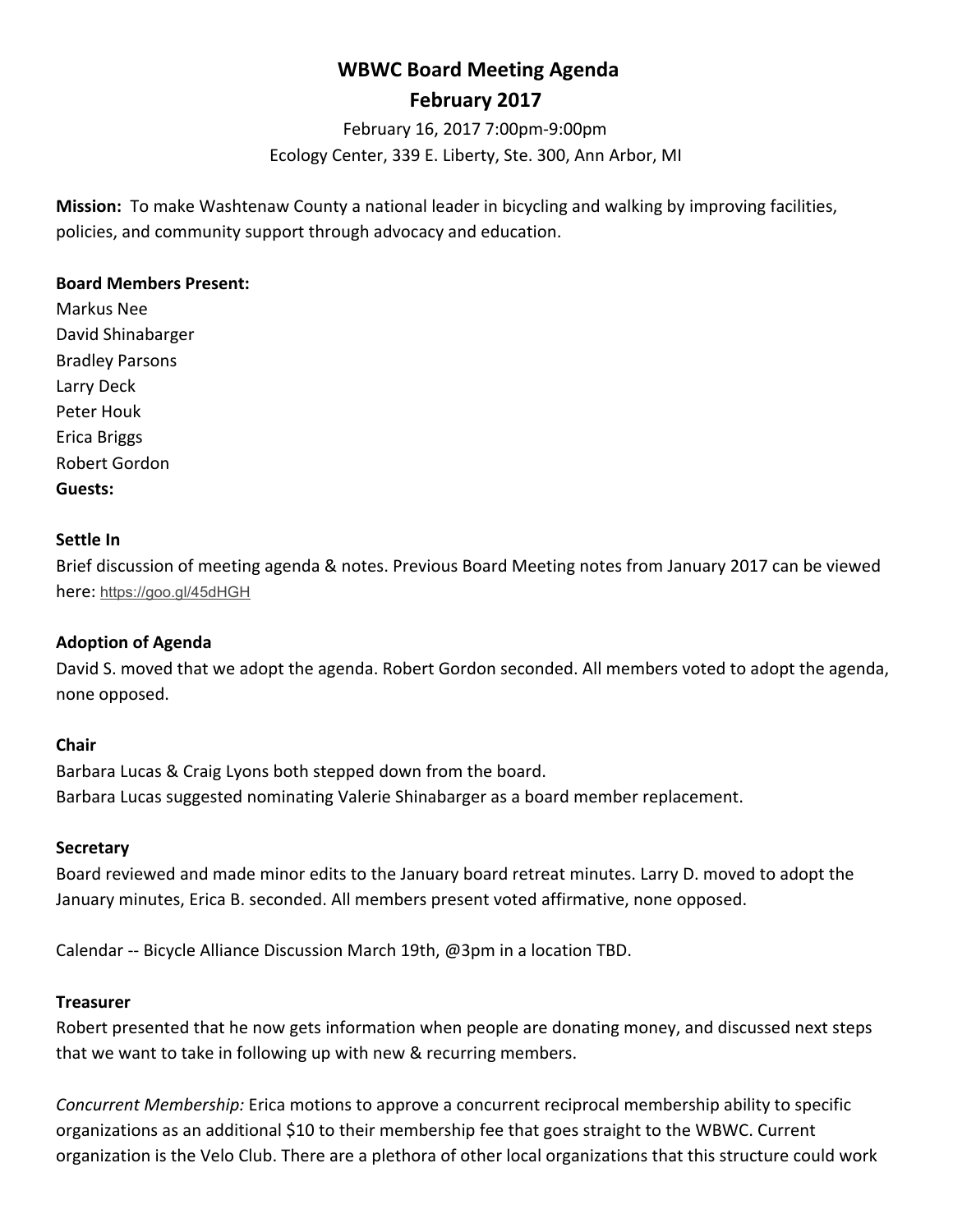with as well.

*Action item:* Confirm what happens when people sign up as members/recurring members with a deliberate next step for us to take in following up.

*Report:* Larry voted to adopt the Treasurer Report, Markus N. voted to second. All members present voted to adopt, no members opposed. You can view the treasurer report here: <https://goo.gl/TVcWOD>

*Organizational Memberships:* WBWC currently supports annually a number of national organizations to:

In 2016: League of American Bicyclist, \$75 Alliance for Walking and Biking, \$100 Michigan League of Bicyclist, \$100 Rails to Rails, \$18 Ecology Center, \$250 Michigan Trails & Greenway Alliance, \$80 Total in 2016: \$623.

Proposed for 2017 is: Rails to Trails, \$30 League of American Bicyclist \$75 League of Michigan Bicyclist, \$150 Ecology Center, \$300 Michigan Trails & Greenway Alliance, \$100 Total in 2016: \$655.

Board voted to approve the 2017 proposal.

*Sierra Club 50th Anniversary:* Robert proposes purchasing a table at the Sierra Club 50th Anniversary dinner on June 10th at 6:30-8:30pm. Several members, Pete, David, and more, are somewhat uncomfortable with using WBWC membership funds to pay for fancy dinners at other organizations. The solution to this is to have board members who are able to go to contribute \$15 for any support dinners. Any other available seats will go to invited WBWC members to attend without paying the \$15. Robert proposes that the WBWC purchases a table at this event for \$320 with the stipulation that WBWC board members who attend will donate \$15 to the WBWC to offset the cost of the meal, and any other seats will be filled by invited guests, who will not need to pay to attend.

Erica moves to adopt this proposal. Markus seconded. All present members voted to affirm, no opposed.

## **Committee Structure**

The committee on committees met, with the goal to increase productivity, communications, and efficiency of various committees. The notes of this committee can be viewed at a link here:<https://goo.gl/bD8nG3>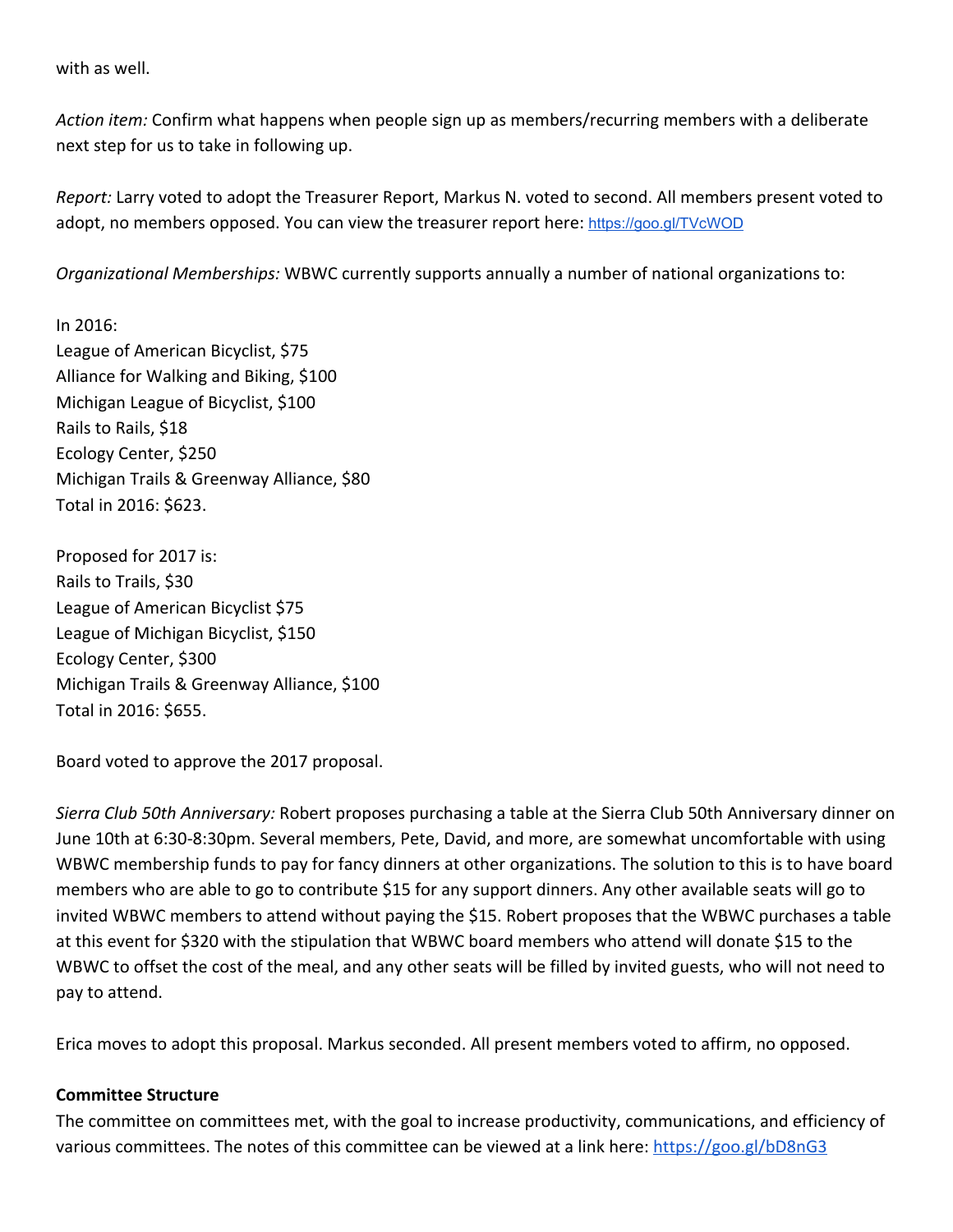Pete brought up that in order to change the committee structure we must change the bylaws in order to change some committee structure. Will have to wait until March to change the by-laws Erica requests that the greater specific goal of WBWC needs to be refined and put at the forefront of all committees.

*Goal Discussion:* We would like to create an outreach plan for each committee, including the outreach committee. Create regular committee meetings, and calendar, with public outreach and interaction with potential volunteers. Add a committee section on the newsletter, with next steps if people would like to join that committee or come to a meeting on a particular topic.

*Goals for 2017*: Erica proposes to adopt the committee on committees resolution, complete with the annual goals as viewed here [https://goo.gl/bD8nG3.](https://goo.gl/bD8nG3) Robert seconded the motion. All present members approved, no one opposed the proposal.

# **Data Analysis/Tracking Software**

*BikeMaps:* Barbara is interviewing the designers of this site. Lots of room for improvement with the UI. Clicking & dragging the icon from the left to the map. Adding extra text into comments for user logs without a maximum length of text. Creating next steps for the city to look at.

# **Government Relations Committee**

*Update on Crosswalk Report:*

*WBWC Statement on City Budget Priorities:*

*Crosswalk Design Guidelines:* <https://goo.gl/IpELbz> Lengthy discussion about specific details of the guidelines. Erica motions to approve the guidelines, Bradley seconded the motion. All board members vote to approve.

## **BAC**

*Brad's Report / Results:* 5 foot passing education with billboards & buses, bicycle network gap infrastructure, focusing the bicycle community. Next meeting is March 19th at 3pm.

*Calendar:* \$8 / month ask for the Bike Alliance. Brad will bring a budget for the Bike Alliance to the WBWC once the budget is created. We will talk about this at the next board meeting to potentially review and approve a budget.

## **Projects Committee**

*Karen McKeachie's Trail*: Put in the newsletter and share to ask for funding.

*Karen S. Trail:* Trail at Fleming Creek, 1-2 mile 10ft-wide trail will be completed next to Dixboro Road.

## **Adjourn**

Mention of changing logo, updating website, various projects, and more.